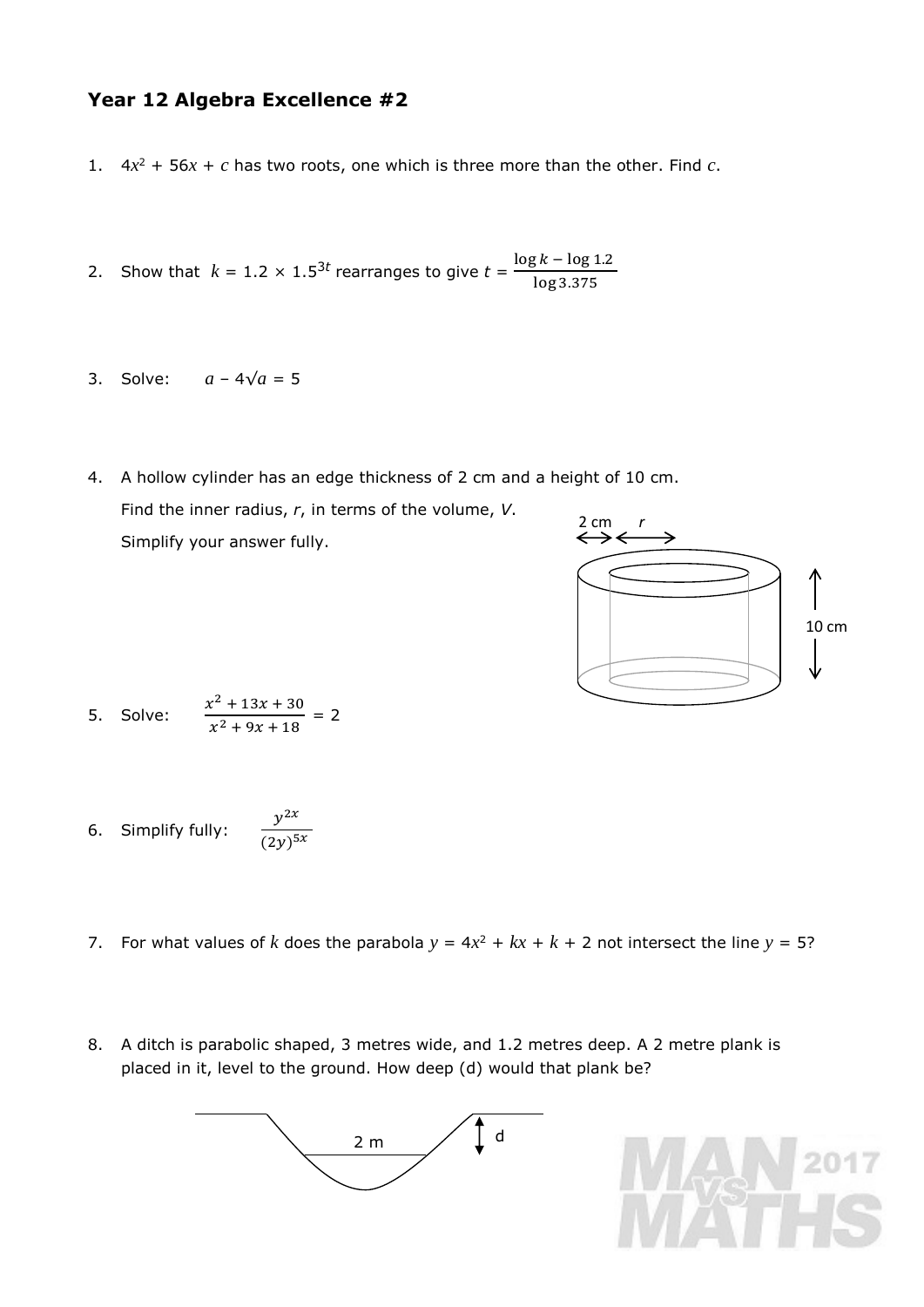## **Answers: Year 12 Algebra Excellence #2**

1.  $4x^2 + 56x + c$  has one root three more than the other. Find *c*.

 $4(x + r)(x + [r + 3]) = 4x^2 + 56x + c$  $4(x^2 + x[r + 3] + xr + r[r + 3]) = 4x^2 + 56x + c$  $4x^2 + (8r + 12) x + (4r^2 + 12r) = 4x^2 + 56x + c$ so  $8r + 12 = 56$ , so  $r = 8.5$ put into  $c = 4r^2 + 12r$ *c* **= 147**

testing on graphics:  $4x^2 + 56x + 187 = 4(x + 5.5)(x + 8.5) = (2x + 11)(2x + 17)$ 

2. Show that 
$$
k = 1.2 \times 1.5^{3t}
$$
 rearranges to give  $t = \frac{\log k - \log 1.2}{\log 3.375}$ 

$$
k = 1.2 \times 1.5^{3t}
$$
  
\n
$$
\Rightarrow \log(\frac{k}{1.2}) = 3t \log 1.5
$$
  
\n
$$
\Rightarrow 3t = \frac{\log k - \log 1.2}{\log 1.5}
$$
 as log (a ÷ b) = log a - log b  
\n
$$
\Rightarrow t = \frac{\log k - \log 1.2}{3 \log 1.05}
$$
 but 3 log 1.5 = log (1.5<sup>3</sup>)  
\n
$$
\Rightarrow t = \frac{\log k - \log 1.2}{\log 3.375}
$$

3. Solve: *a* – 4√*a* = 5

Let  $x = \sqrt{a}$  which means our equation becomes  $x^2 - 4x - 5 = 0$ 

$$
\Rightarrow x = 5 \text{ or } ^{-1}
$$

 $\Rightarrow$  as  $x = \sqrt{a}$  then  $a = x^2$ 

 $\Rightarrow$  *a* = 25 or 1. But (<sup>−1</sup>)<sup>2</sup> loses the sign, and (1) – 4 $\sqrt{(1)}$  = 5 is not true **Answer** *a* **= 25**

4. A hollow cylinder has an edge thickness of 2 cm and a height of 10 cm.

Find the inner radius, *r*, in terms of the volume, *V*.

$$
V = \pi r_0^2 h - \pi r_1^2 h
$$
 outside volume minus inside volume  
\n
$$
\Rightarrow V = 10\pi ( (r + 2)^2 - r^2)
$$
 as  $r_1 = r$  and  $r_0 = r + 2$  and  $h = 10$   
\n
$$
\Rightarrow V = 40\pi (r + 1)
$$
  
\n
$$
\Rightarrow r + 1 = V \div 40\pi
$$
  
\nAnswer  $r = \frac{V}{40\pi} - 1$  or  $r = \frac{V - 40\pi}{40\pi}$